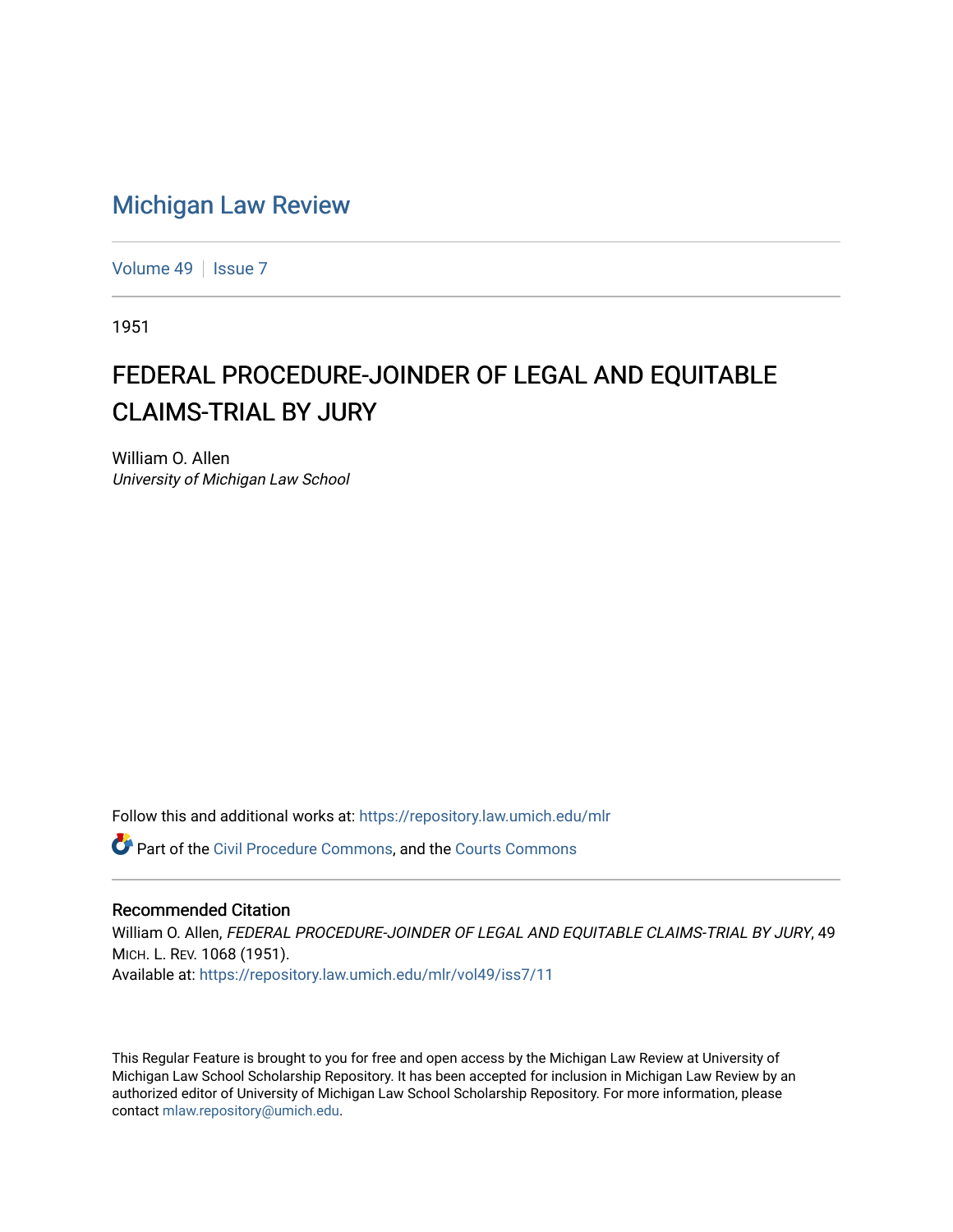FEDERAL PROCEDURE-JOINDER OF LEGAL AND EQUITABLE CLAIMS-TRIAL BY JURY-Plaintiff brought an action against his employer in a federal district court under the Federal Employers' Liability Act for damages for personal injuries suffered during the course of his employment. In the same action, plaintiff sought to have a release, which he had executed, set aside on the ground that it had been obtained by defendant's fraud. Plaintiff requested a jury trial of both claims; defendant objected to a jury trial of the issue of setting aside the release, on the ground that a claim for cancellation of a release is for equitable relief triable to the court alone. *Held,* objection overruled. Both issues will be tried to a jury in order *to* avoid two trials. *Thorla v. Louisiana Midland Railway Co.,*  (D.C. La. 1950) 90 F. Supp. 553.

For the purposes of joinder under the Federal Rules of Civil Procedure<sup>1</sup> the distinction between legal and equitable claims has been abolished,<sup>2</sup> and in the interest of securing a "just, speedy and inexpensive determination of every action"3 a plaintiff is permitted to join all legal and equitable claims which can conveniently be disposed of in one trial.4 Consonant with this aim, it was early recognized that a plaintiff who joins legal and equitable claims in order to dispose of them conveniently in one suit should not be held to have forfeited his right to trial by jury of the legal claims,<sup>5</sup> unless they are merely "incidental"

1 Rules of Procedure for the District Courts of the United States, 28 U.S.C. (1946) following §723c.

<sup>2</sup> "There shall be one form of action to be known as 'civil action.' " Id., Rule 2.

a Id., Rule I.

4 "The plaintiff in his complaint ... may join .•• as many claims either legal or equitable or both as he may have against an opposing party.'' Id., Rule 18(a).

5 Ransom v. Staso Milling Co., (D.C. Vt. 1941) 2 F.R.D. 128; Dellefield v. Blockdel Realty Co., (D.C. N.Y. 1941) l F.R.D. 689; Bruckman v. Hollzer, (9th Cir. 1946) 152 F. (2d) 730; Ring v. Spina, (2d Cir. 1948) 166 F. (2d) 546; 3-A OHLINGER's FEDERAL PRACTICE IO (1948). The courts of a few states, notably New York, have reached the opposite result, on the ground that the legal action is "merged" into the equitable action by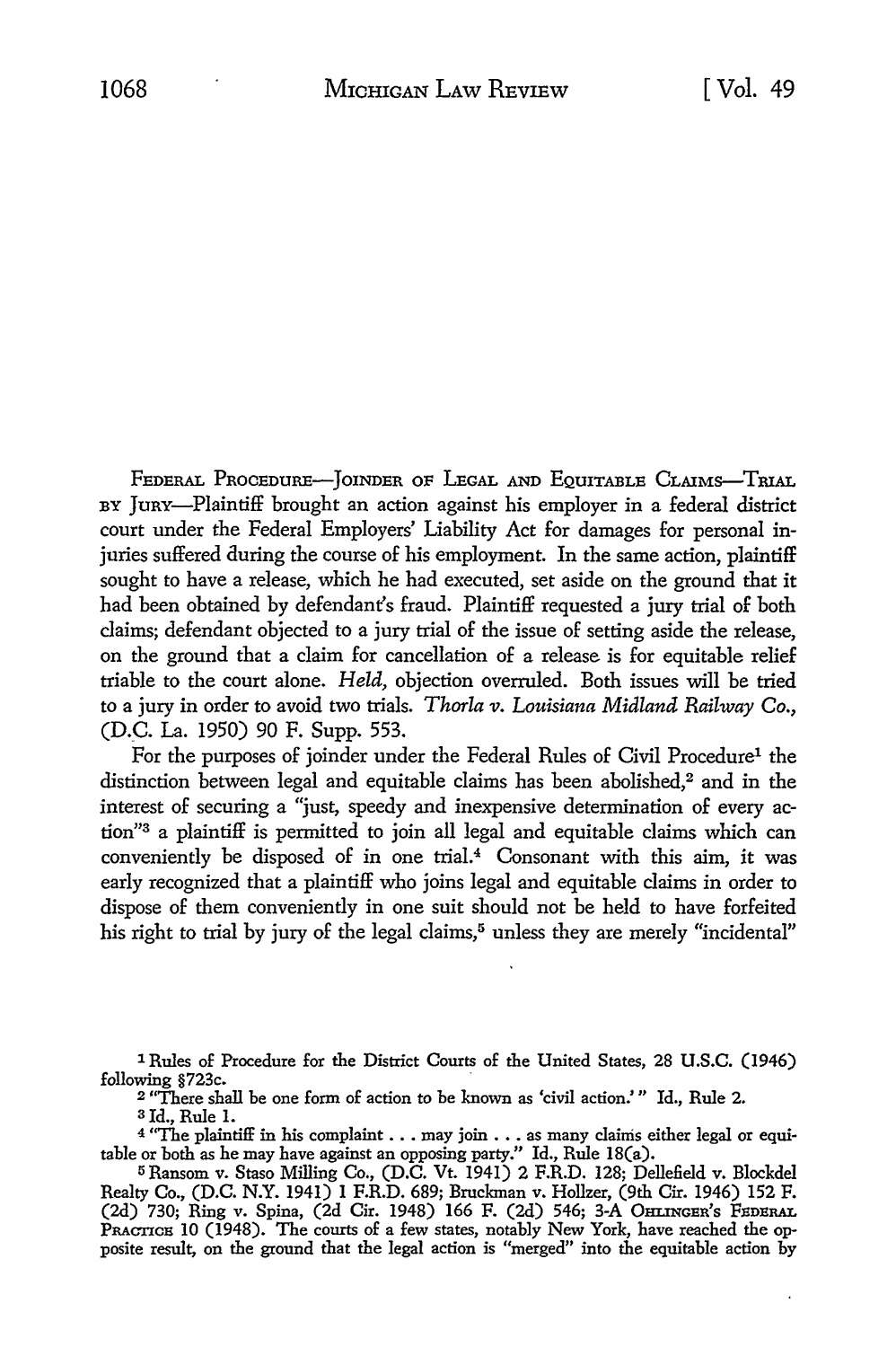to the equitable relief sought.<sup>6</sup> However, it has frequently been stated that the Federal .Rules were not intended to extend the right of trial by jury beyond the right guaranteed by the Seventh Amendment<sup>7</sup> or specifically given by statute.<sup>8</sup> Therefore, it would seem clear that a plaintiff should not be able to secure a right to jury trial of equitable claims merely by joining them with legal claims.<sup>9</sup> However, that seems to have been accomplished by the plaintiff in the principal case. His complaint stated two claims: (1) a legal claim for damages caused by defendant's negligence, and (2) cancellation of a release induced by defendant's fraud, traditionally a claim cognizable only in equity.10 The court, while apparently conceding the equitable nature of the latter claim, permitted both questions to go to the jury in preference to "trying this civil action in a piecemeal fashion."<sup>11</sup> Whether the decision really promoted trial convenience may be questioned. Normally when legal and equitable issues are joined, the equitable issue is tried first to the court, making further proceedings unnecessary if the decision is in favor of the defendant.12 The decision to try both issues to the jury foreclosed this possibility, making trial of the legal issue necessary, even though the defendant might prevail on the equitable issue. Furthermore, the trial of both questions simultaneously seems to result in no appreciable saving,

plaintiff's voluntary joinder. Cogswell v. New York, New Haven & Hartford Railroad Co., 105 N.Y. 319, 11 N.E. 518 (1887); Di Menna v. Cooper & Evans Co., 220 N.Y. 391, 115 N.E. 993 (1917).

<sup>6</sup> In such a case the theory is that a court of equity, once having taken cognizance of a suit, will retain jurisdiction in order to give complete relief. Missouri Pacific Transportation Co. v. George, (8th Cir. 1940) 114 F. (2d) 757; Bellavance v. Plasti·Craft Novelty Co., (D.C. Mass. 1939) 30 F. Supp. 37; Williams v. Collier, (D.C. Pa. 1940) 32 F. Supp. 321; Fraser v. Geist, (D.C. Pa. 1940) 1 F.R.D. 267.

<sup>7</sup> "In Suits at common law, where the value in controversy shall exceed twenty dollars, the right of trial by jury shall be preserved. . . ." U.S. Consr., Amend. VII.<br><sup>8</sup> The Act of June 19, 1934, 48 Stat. L. 1064 (1934),

authorizing the Federal Rules, provided that "the right of trial by jury as at common law and declared by the Seventh Amendment to the Constitution shall be preserved to the parties inviolate." Pursuant to that provision, Rule 38 states, "The right of trial by jury as declared by the Seventh Amendment to the Constitution or as given by a statute of the United States shall be preserved to the parties inviolate." See Bellavance v. Plasti-Craft Novelty Co., supra note 6; 3 MooRE's FEDERAL PRACTICE 3004 (1938); Morris, "Jury Trial Under the Federal Fusion of Law and Equity," 20 TEX. L. REv. 427 (1942).

 $^9$  This is true unless the equitable issue can be considered merely "incidental," as where plaintiff seeks damages for wrongs already committed as a primary claim, but also adds a secondary claim for injunction against further injury. Ransom v. Staso Milling Co., supra note 5; United States Process Corp. v. Fort Pitt Brewing Co., (D.C. Pa. 1939) 29 F. Supp. 37.

<sup>10</sup>In re Atwater, (2d Cir. 1920) 266 F. 278; affd. 254 U.S. 423, 41 S.Ct. 150 (1921); Great Northern Ry. Co. v. Fowler, (9th Cir. 1905) 136 F. 118; Cavender v. Virginia Bridge & Iron Co., (D.C. Ga. 1919) 257 F. 877; 2 BLACK, REscISSION AND CANCELLATION 1027 (1929). See also Radio Corporation of America v. Raytheon Manufacturing Co., 296 U.S. 459, 56 S.Ct. 297 (1935).

11 Principal case at 554. Rule 42 of the Federal Rules gives trial judges broad discretionary powers in consolidating and separating issues for trial.

12 Hartford-Empire Co. v. Glenshaw Glass Co., (D.C. Pa. 1943) 3 F.R.D. 50; Cohen v. Globe Indemnity Co., (D.C. Pa. 1940) 37 F. Supp. 208; Frissell v. Rateau Drug Stores, Inc., (D.C. La. 1939) 28 F. Supp. 816.